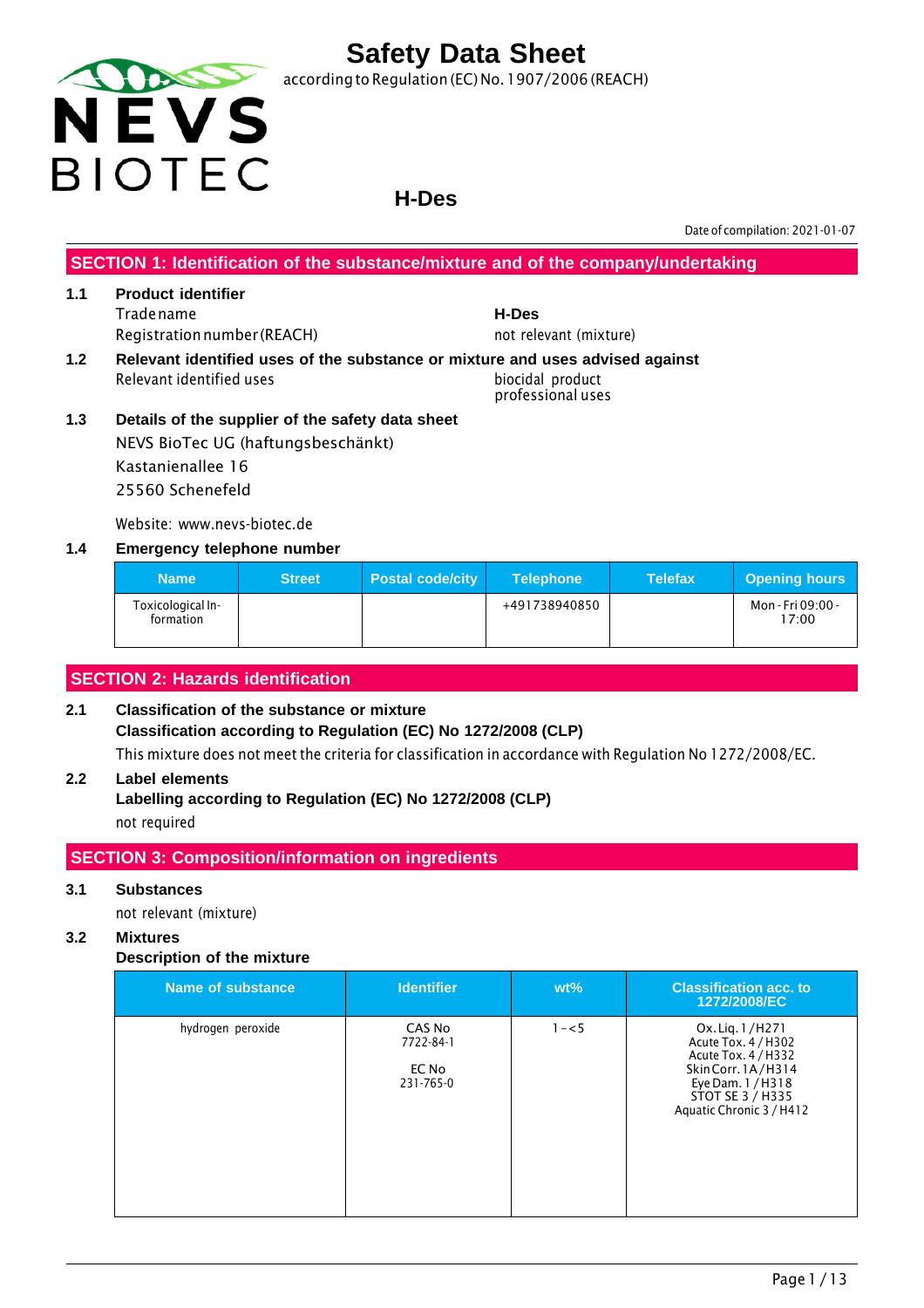

according to Regulation (EC) No. 1907/2006 (REACH)

### **H-Des**

Date of compilation: 2020-08-26

| Name of substance     | <b>Identifier</b>                             | $wt\%$   | <b>Classification acc. to</b><br>1272/2008/EC                                                                                                                                                                |
|-----------------------|-----------------------------------------------|----------|--------------------------------------------------------------------------------------------------------------------------------------------------------------------------------------------------------------|
| peracetic acid        | CAS No<br>$79 - 21 - 0$<br>EC No<br>201-186-8 | $\lt 1$  | Flam. Lig. 3/H226<br>Org. Perox. D/H242<br>Acute Tox. 4 / H302<br>Acute Tox. 4 / H312<br>Acute Tox. 2 / H330<br>Skin Corr. 1A/H314<br>STOT SE 3 / H335<br>Aquatic Acute 1 / H400<br>Aquatic Chronic 2 / H411 |
| benzoic acid          | CAS No<br>65-85-0<br>EC No<br>200-618-2       | $\leq$ 1 | Skin Irrit. 2 / H315<br>Eye Dam. 1 / H318<br><b>STOT RE 1 / H372</b>                                                                                                                                         |
| hexa-2,4-dienoic acid | CAS No<br>$110-44-1$<br>EC No<br>203-768-7    | $\leq$ 1 | Eye Irrit. 2/H319<br>STOT SE 3 / H335                                                                                                                                                                        |

For fulltextofabbreviations: seeSECTION16.

### **SECTION 4: First aid measures**

### **4.1 Description of first aid measures**

### **General notes**

Do not leave affected person unattended. Remove victim out of the danger area. Keep affected person warm, still and covered. Take off immediately all contaminated clothing. In case of unconsciousness place person in the recovery position. Never give anything by mouth. In all cases of doubt, or when symptoms persist, seek medical advice.

### **Following inhalation**

If breathing is irregular or stopped, immediately seek medical assistance and start first aid actions. Provide freshair. Inall cases of doubt, or when symptoms persist, seek medical advice.

### **Following skin contact**

After contact with skin, take off immediately all contaminated clothing, and wash immediately with plenty of water.Inallcasesofdoubt,orwhensymptomspersist,seekmedicaladvice.

### **Following eye contact**

Irrigate copiously with clean, fresh water for at least 10 minutes, holding the eyelids apart. Remove contact lenses, if present and easy to do. Continue rinsing. In all cases of doubt, or when symptoms persist, seek medical advice.

### **Following ingestion**

Rinsemouthwithwater (onlyifthepersonisconscious).DoNOTinducevomiting.Callaphysicianimmediately.

### **4.2 Most important symptoms and effects, both acute and delayed**

Symptoms and effects are not known to date.

### **4.3 Indication of any immediate medical attention and special treatment needed**

none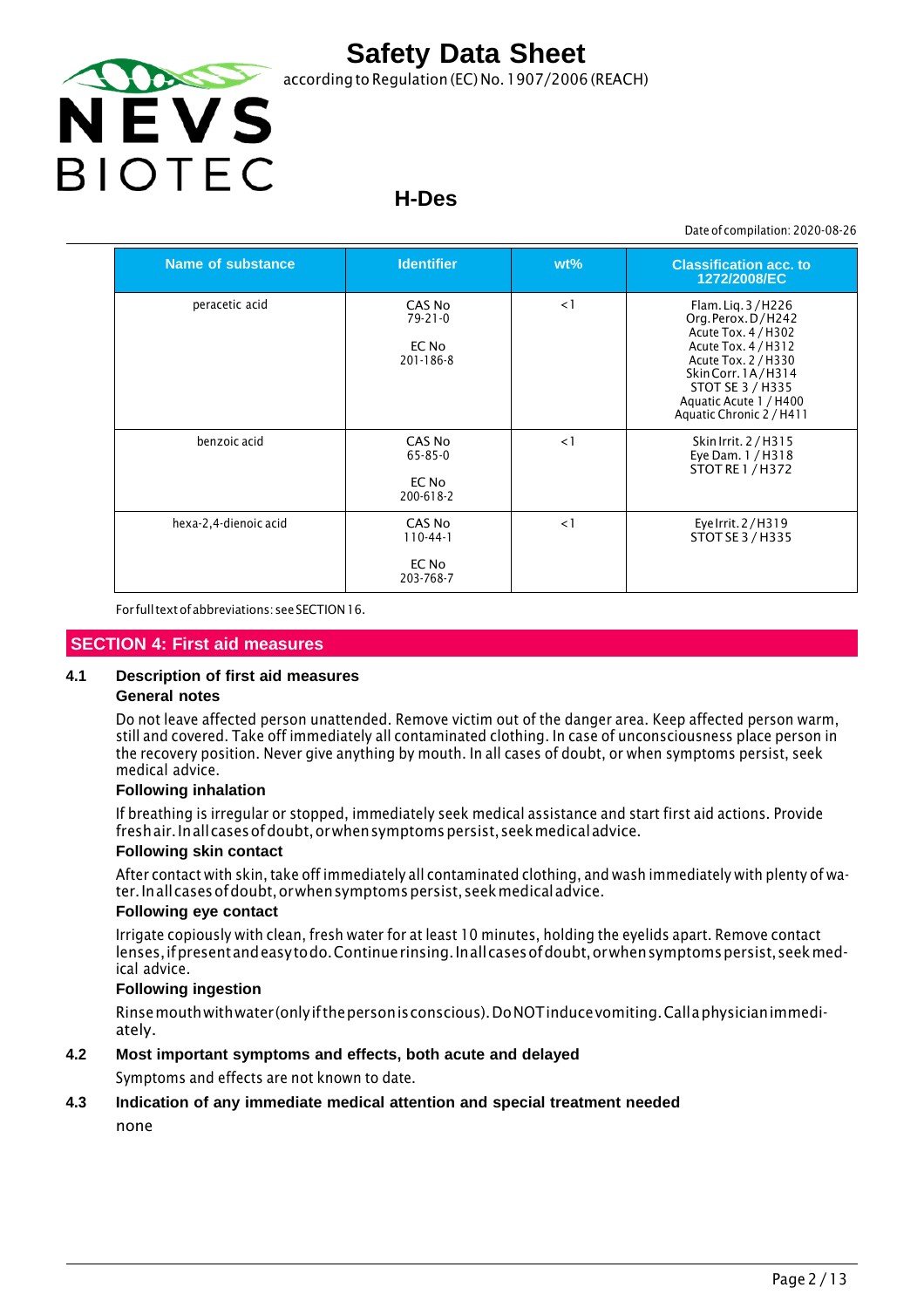

according to Regulation (EC) No. 1907/2006 (REACH)

### **H-Des**

Date of compilation: 2020-08-26

### **SECTION 5: Firefighting measures**

### **5.1 Extinguishing media**

**Suitable extinguishing media**

water spray, alcohol resistant foam, fire extinguishing powder, carbon dioxide (CO2) **Unsuitable extinguishing media**

water jet

### **5.2 Special hazards arising from the substance or mixture**

### **5.3 Advice for firefighters**

In case of fire and/or explosion do not breathe fumes. Co-ordinate firefighting measures to the fire surroundings. Do not allow firefighting water to enter drains or water courses. Collect contaminated firefighting water separately. Fight fire with normal precautions from a reasonable distance.

### **SECTION 6: Accidental release measures**

### **6.1 Personal precautions, protective equipment and emergency procedures For non-emergency personnel**

Remove persons to safety. Ventilate affected area. Prevent skin contact. Wearing of suitable protective equipment (including personal protective equipment referred to under Section 8 of the safety data sheet) to prevent any contamination of skin, eyes and personal clothing.

### **For emergency responders**

Wear breathing apparatus if exposed to vapours/dust/spray/gases.

### **6.2 Environmental precautions**

Keep away from drains, surface and ground water. Retain contaminated washing water and dispose of it.

### **6.3 Methods and material for containment and cleaning up**

### **Advices on how to contain a spill**

Covering of drains.

**Advices on how to clean up a spill**

Collect spillage (sawdust, kieselgur (diatomite), sand, universal binder).

### **Appropriate containment techniques**

Use of adsorbent materials.

### **Other information relating to spills and releases**

Place in appropriate containers for disposal. Ventilate affected area.

### **6.4 Reference to other sections**

Personal protective equipment: see section 8. Incompatible materials: see section 10. Disposal considerations: see section 13.

### **SECTION 7: Handling and storage**

#### **7.1 Precautions for safe handling Recommendations**

### **• Measures to prevent fire as well as aerosol and dust generation**

Use local and general ventilation. Use only in well-ventilated areas.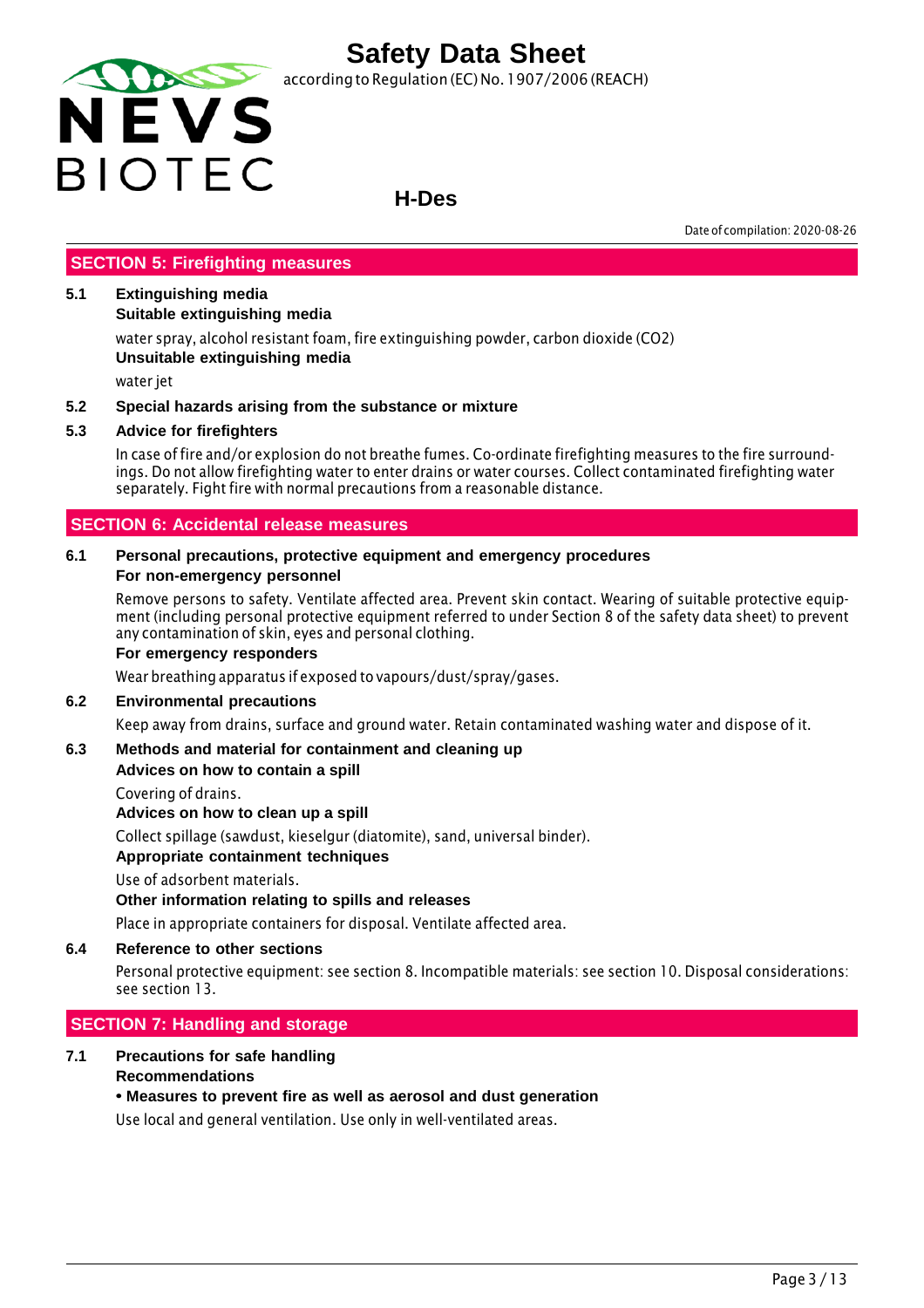

according to Regulation (EC) No. 1907/2006 (REACH)

### **H-Des**

**• Warning**

Solventvapoursareheavier thanairandmayspreadalongfloors.

**• Handling of incompatible substances or mixtures**

### **• Keep away from**

caustic solutions

#### **Advice on general occupational hygiene**

Wash hands after use. Do not eat, drink and smoke in work areas. Remove contaminated clothing and protective equipment before entering eating areas. Never keep food or drink in the vicinity of chemicals. Never place chemicals in containers that are normally used for food or drink. Keep away from food, drink and animal feedingstuffs.

**7.2 Conditions for safe storage, including any incompatibilities**

#### **Managing of associated risks**

#### **Incompatible substances or mixtures**

Observe hints for combined storage.

**• Protect against external exposure, such as**

high temperatures, frost, sunlight

### **Consideration of other advice**

**• Packaging compatibilities**

Keep only in original container.

### **7.3 Specific end use(s)**

See section 16 for a general overview.

### **SECTION 8: Exposure controls/personal protection**

### **8.1 Control parameters**

### **National limit values**

### **Occupational exposure limit values (Workplace Exposure Limits)**

| <b>Coun</b><br>try | Name of agent     | <b>CAS No</b> | <b>Identifier</b> | <b>TWA</b> | <b>TWA</b><br>$[ppm]$ $[mg/m^3]$ | <b>STEL</b><br>[ppm] | <b>STEL</b><br>[mg/m <sup>3</sup> ] | <b>Source</b> |
|--------------------|-------------------|---------------|-------------------|------------|----------------------------------|----------------------|-------------------------------------|---------------|
| GВ                 | hydrogen peroxide | 7722-84-1     | <b>WEL</b>        |            | 4. ا                             |                      | 2.8                                 | EH40/200      |

**Notation**

STEL Short-term exposure limit: a limit value above which exposure should not occur and which is related to a 15-minute period unless otherwise specified

TWA Time-weighted average (long-term exposure limit): measured or calculated in relation to a reference period of 8 hours timeweighted average

#### **Relevant DNELs/DMELs/PNECs and other threshold levels • relevant DNELs of components of the mixture**

| Name of substance | <b>CAS</b><br><b>No</b> | End-<br>point | <b>Threshold</b><br>level | <b>Protection</b><br>goal, route of<br>exposure | Used in                | <b>Exposure time</b>         |
|-------------------|-------------------------|---------------|---------------------------|-------------------------------------------------|------------------------|------------------------------|
| hydrogen peroxide | $7722 -$<br>$84-1$      | <b>DNEL</b>   | $3 \text{ mg/m}^3$        | human, inhalatory                               | worker (in-<br>dustry) | acute-localeffects           |
| hydrogen peroxide | 7722-<br>$84-1$         | <b>DNEL</b>   | $1.4 \,\mathrm{mq/m^3}$   | human, inhalatory                               | worker (in-<br>dustry) | chronic - local effects      |
| peracetic acid    | $79 - 21 - 0$           | <b>DNEL</b>   | $0.56 \,\mathrm{mg/m^3}$  | human, inhalatory                               | worker (in-<br>dustry) | chronic-systemicef-<br>fects |
| peracetic acid    | $79 - 21 - 0$           | <b>DNEL</b>   | $0.56 \,\mathrm{mg/m^3}$  | human, inhalatory                               | worker (in-<br>dustry) | chronic - local effects      |

Date of compilation: 2020-08-26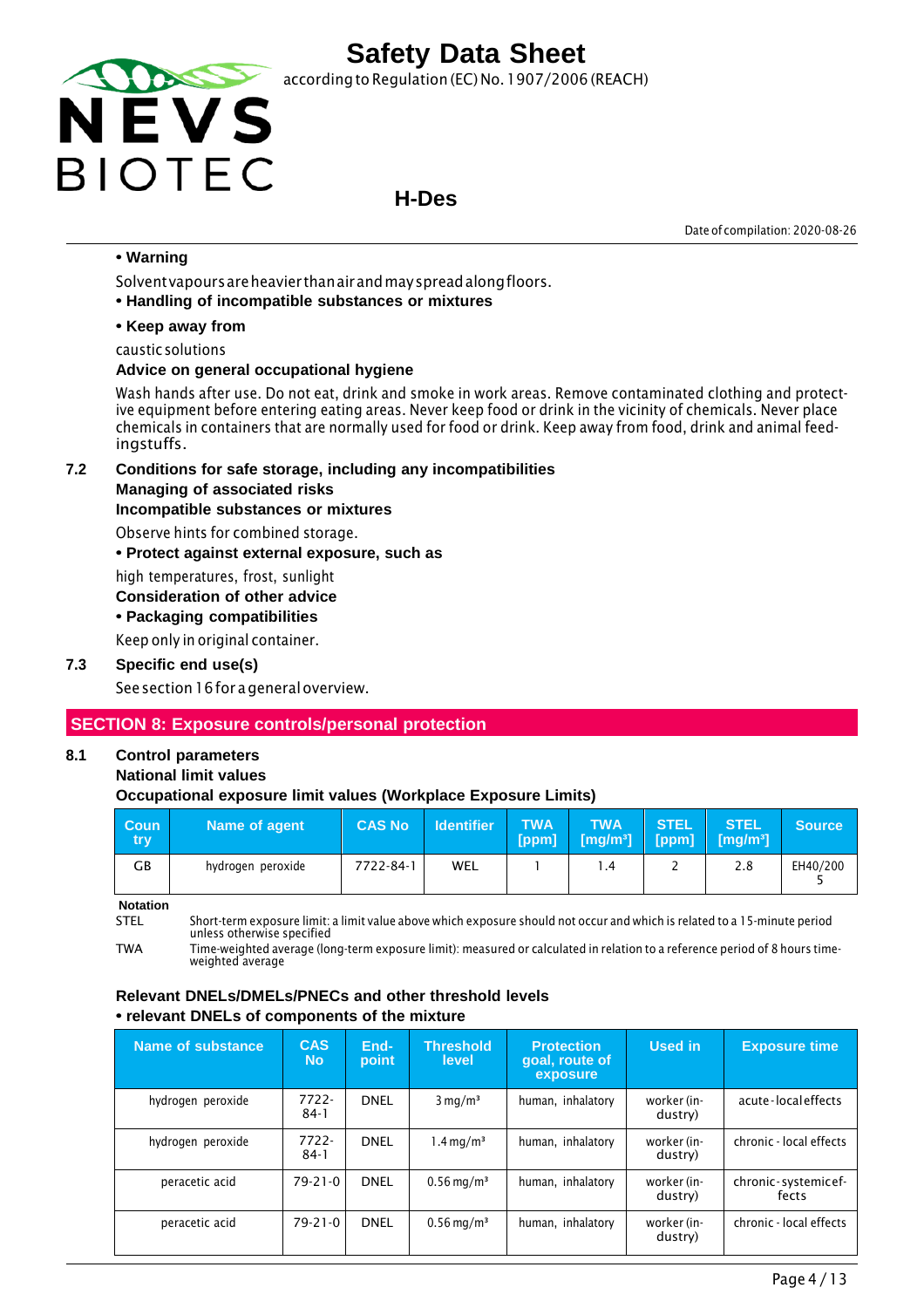

according to Regulation (EC) No.1907/2006 (REACH)

## **H-Des**

Date of compilation: 2020-08-26

| <b>Name of substance</b> | <b>CAS</b><br><b>No</b> | End-<br>point | <b>Threshold</b><br>level | <b>Protection</b><br>goal, route of<br>exposure | <b>Used in</b>         | <b>Exposure time</b>          |
|--------------------------|-------------------------|---------------|---------------------------|-------------------------------------------------|------------------------|-------------------------------|
| peracetic acid           | $79-21-0$               | <b>DNEL</b>   | $0.56 \,\mathrm{mg/m^3}$  | human, inhalatory                               | worker (in-<br>dustry) | acute - systemic ef-<br>fects |
| peracetic acid           | $79 - 21 - 0$           | <b>DNEL</b>   | $0.56 \,\mathrm{mg/m^3}$  | human, inhalatory                               | worker (in-<br>dustry) | acute-localeffects            |
| benzoic acid             | 65-85-0                 | <b>DNEL</b>   | $0.1 \,\mathrm{mq/m^3}$   | human, inhalatory                               | worker (in-<br>dustry) | chronic - local effects       |
| benzoic acid             | 65-85-0                 | <b>DNEL</b>   | $62.5$ mg/kg              | human, dermal                                   | worker (in-<br>dustry) | chronic-systemicef-<br>fects  |
| benzoic acid             | 65-85-0                 | <b>DNEL</b>   | $3 \,\mathrm{mg/m^3}$     | human, inhalatory                               | worker (in-<br>dustry) | chronic-systemicef-<br>fects  |
| hexa-2,4-dienoic acid    | $110-44-$               | <b>DNEL</b>   | $40 \,\mathrm{mg/kg}$     | human, dermal                                   | worker (in-<br>dustry) | chronic-systemicef-<br>fects  |
| hexa-2,4-dienoic acid    | $110-44-$               | <b>DNEL</b>   | $17.63 \,\mathrm{mg/m^3}$ | human, inhalatory                               | worker (in-<br>dustry) | chronic-systemicef-<br>fects  |

### **• relevant PNECs of components of the mixture**

| <b>Name of substance</b> | <b>CAS</b><br><b>No</b> | End-<br>point | <b>Threshold</b><br>level  | <b>Organism</b>            | <b>Environmental</b><br>compartment | <b>Exposure time</b>            |
|--------------------------|-------------------------|---------------|----------------------------|----------------------------|-------------------------------------|---------------------------------|
| hydrogen peroxide        | 7722-<br>$84-1$         | PNEC          | $0.0126 \frac{mg}{l}$      | aquatic organisms          | freshwater                          | short-term (single<br>instance) |
| hydrogen peroxide        | 7722-<br>$84-1$         | PNEC          | $0.0126$ mg/               | aquatic organisms          | marine water                        | short-term (single<br>instance) |
| hydrogen peroxide        | $7722 -$<br>$84-1$      | PNEC          | 4.66 $mg/1$                | aquatic organisms          | sewage treatment<br>plant (STP)     | short-term (single<br>instance) |
| hydrogen peroxide        | $7722 -$<br>$84-1$      | <b>PNEC</b>   | $0.047 \frac{mg}{kg}$      | aquatic organisms          | freshwater sediment                 | short-term (single<br>instance) |
| hydrogen peroxide        | 7722-<br>$84-1$         | PNEC          | $0.047 \frac{mg}{kg}$      | aquatic organisms          | marine sediment                     | short-term (single<br>instance) |
| hydrogen peroxide        | 7722-<br>$84-1$         | <b>PNEC</b>   | $0.0023$ mg/ <sub>kg</sub> | terrestrial organ-<br>isms | soil                                | short-term (single<br>instance) |
| hydrogen peroxide        | 7722-<br>$84-1$         | PNEC          | $0.0138 \text{ mg}$ /      | aquatic organisms          | water                               | intermittent release            |
| peracetic acid           | $79 - 21 -$<br>0        | PNEC          | 0 <sup>mg</sup> /1         | aquatic organisms          | freshwater                          | short-term (single<br>instance) |
| peracetic acid           | $79 - 21 -$<br>0        | <b>PNEC</b>   | $0 \frac{mg}{l}$           | aquatic organisms          | marine water                        | short-term (single<br>instance) |
| peracetic acid           | $79 - 21 -$<br>0        | <b>PNEC</b>   | $0.051 \frac{mg}{l}$       | aquatic organisms          | sewage treatment<br>plant (STP)     | short-term (single<br>instance) |
| peracetic acid           | $79 - 21 -$<br>0        | <b>PNEC</b>   | 0 <sup>mg</sup> /kq        | aquatic organisms          | freshwater sediment                 | short-term (single<br>instance) |
| peracetic acid           | $79 - 21 -$<br>0        | PNEC          | $0 \frac{mg}{kg}$          | aquatic organisms          | marine sediment                     | short-term (single<br>instance) |
| peracetic acid           | $79 - 21 -$<br>0        | <b>PNEC</b>   | $0.32 \frac{mg}{kg}$       | terrestrial organ-<br>isms | soil                                | short-term (single<br>instance) |
| peracetic acid           | $79 - 21 -$<br>0        | PNEC          | $0.002 \frac{mg}{l}$       | aquatic organisms          | water                               | intermittent release            |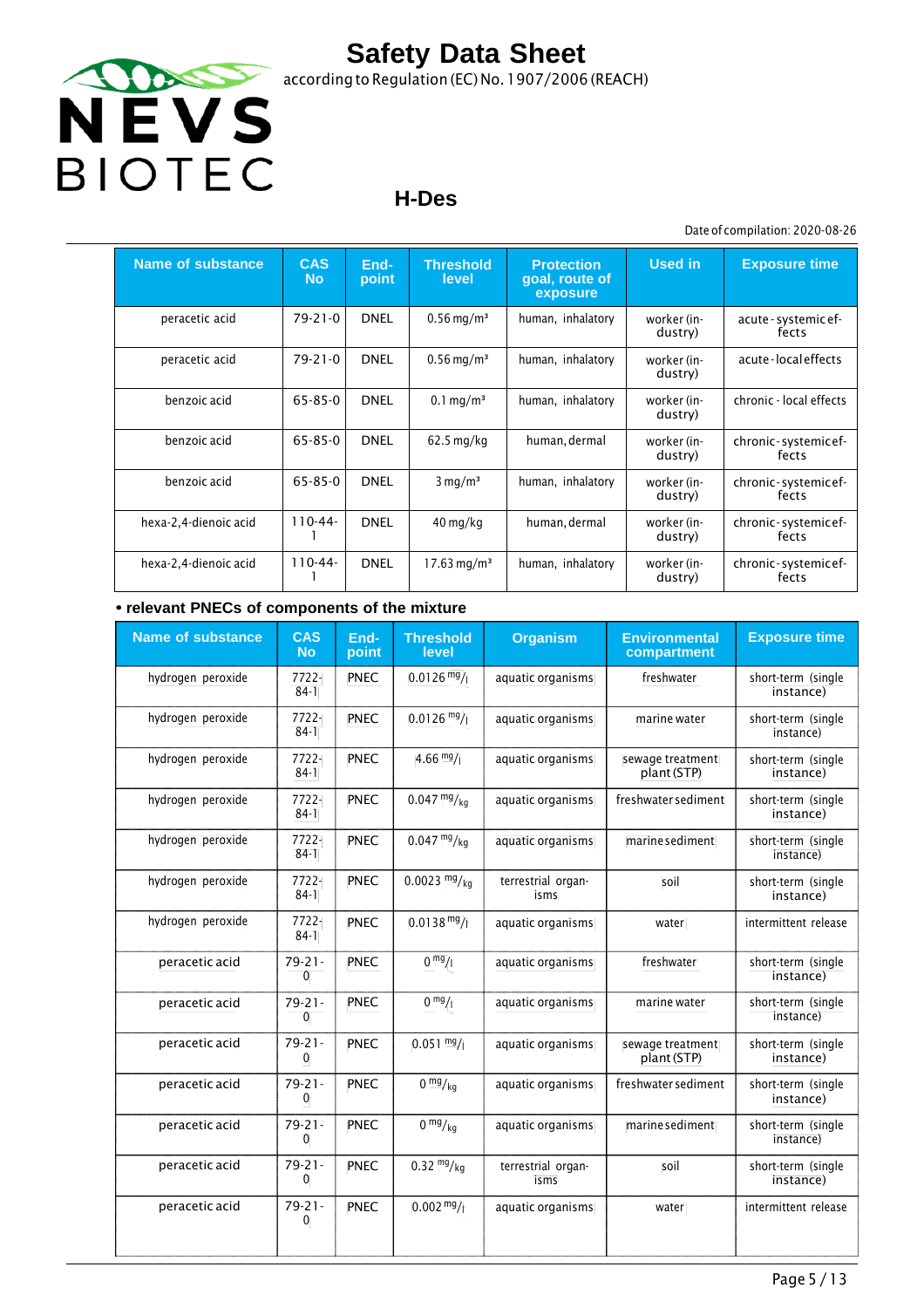

### **H-Des**

Date of compilation: 2020-08-26

| <b>Name of substance</b> | <b>CAS</b><br><b>No</b> | End-<br>point | <b>Threshold</b><br>level | <b>Organism</b>            | <b>Environmental</b><br>compartment | <b>Exposure time</b>            |
|--------------------------|-------------------------|---------------|---------------------------|----------------------------|-------------------------------------|---------------------------------|
| benzoic acid             | $65 - 85 -$<br>$\Omega$ | <b>PNEC</b>   | $0.34 \frac{mg}{l}$       | aquatic organisms          | freshwater                          | short-term (single<br>instance) |
| benzoic acid             | $65 - 85 -$<br>$\Omega$ | <b>PNEC</b>   | $0.034 \frac{mg}{l}$      | aquatic organisms          | marine water                        | short-term (single<br>instance) |
| benzoic acid             | $65 - 85 -$<br>$\Omega$ | <b>PNEC</b>   | $100 \frac{mg}{l}$        | aquatic organisms          | sewage treatment<br>plant (STP)     | short-term (single<br>instance) |
| benzoic acid             | $65 - 85 -$<br>$\Omega$ | <b>PNEC</b>   | 1.75 $mg/kg$              | aquatic organisms          | freshwater sediment                 | short-term (single<br>instance) |
| benzoic acid             | $65 - 85 -$<br>0        | <b>PNEC</b>   | $0.175 \frac{mg}{kg}$     | aquatic organisms          | marine sediment                     | short-term (single<br>instance) |
| benzoic acid             | $65 - 85 -$<br>$\Omega$ | <b>PNEC</b>   | $0.151 \frac{mg}{kg}$     | terrestrial organ-<br>isms | soil                                | short-term (single<br>instance) |
| benzoic acid             | $65 - 85 -$<br>$\Omega$ | <b>PNEC</b>   | $0.331 \frac{mg}{l}$      | aquatic organisms          | water                               | intermittent release            |
| hexa-2,4-dienoic acid    | $110 -$<br>$44-1$       | <b>PNEC</b>   | $0.129 \frac{mg}{l}$      | aquatic organisms          | freshwater                          | short-term (single<br>instance) |
| hexa-2,4-dienoic acid    | $110 -$<br>$44-1$       | <b>PNEC</b>   | $0.01294$ mg/             | aquatic organisms          | marine water                        | short-term (single<br>instance) |
| hexa-2,4-dienoic acid    | $110 -$<br>$44-1$       | <b>PNEC</b>   | $10^{mg}/1$               | aquatic organisms          | sewage treatment<br>plant (STP)     | short-term (single<br>instance) |
| hexa-2,4-dienoic acid    | $110 -$<br>$44-1$       | <b>PNEC</b>   | $0.465 \frac{mg}{kg}$     | aquatic organisms          | freshwater sediment                 | short-term (single<br>instance) |
| hexa-2,4-dienoic acid    | $110 -$<br>$44-1$       | <b>PNEC</b>   | $0.046 \frac{mg}{kg}$     | aquatic organisms          | marine sediment                     | short-term (single<br>instance) |
| hexa 2,4 dienoic acid    | $110 -$<br>$44-1$       | <b>PNEC</b>   | $5 \frac{mg}{ka}$         | terrestrial organ-<br>isms | soil                                | short term (single<br>instance) |
| hexa-2,4-dienoic acid    | $110 -$<br>$44-1$       | <b>PNEC</b>   | $0.241 \frac{mg}{l}$      | aquatic organisms          | water                               | intermittent release            |

### **8.2 Exposure controls**

#### **Appropriate engineering controls**

Generalventilation.

### **Individual protection measures (personal protective equipment)**

**Eye/face protection**

Wear eye/face protection.

**Skin protection**

### **• hand protection**

Wearsuitablegloves.Chemicalprotectionglovesaresuitable,whicharetestedaccordingtoEN374.Check leak-tightness/impermeability prior to use. In the case of wanting to use the gloves again, clean them before taking off and air them well. For special purposes, it is recommended to check the resistance to chemicals of the protective gloves mentioned above together with the supplier of these gloves.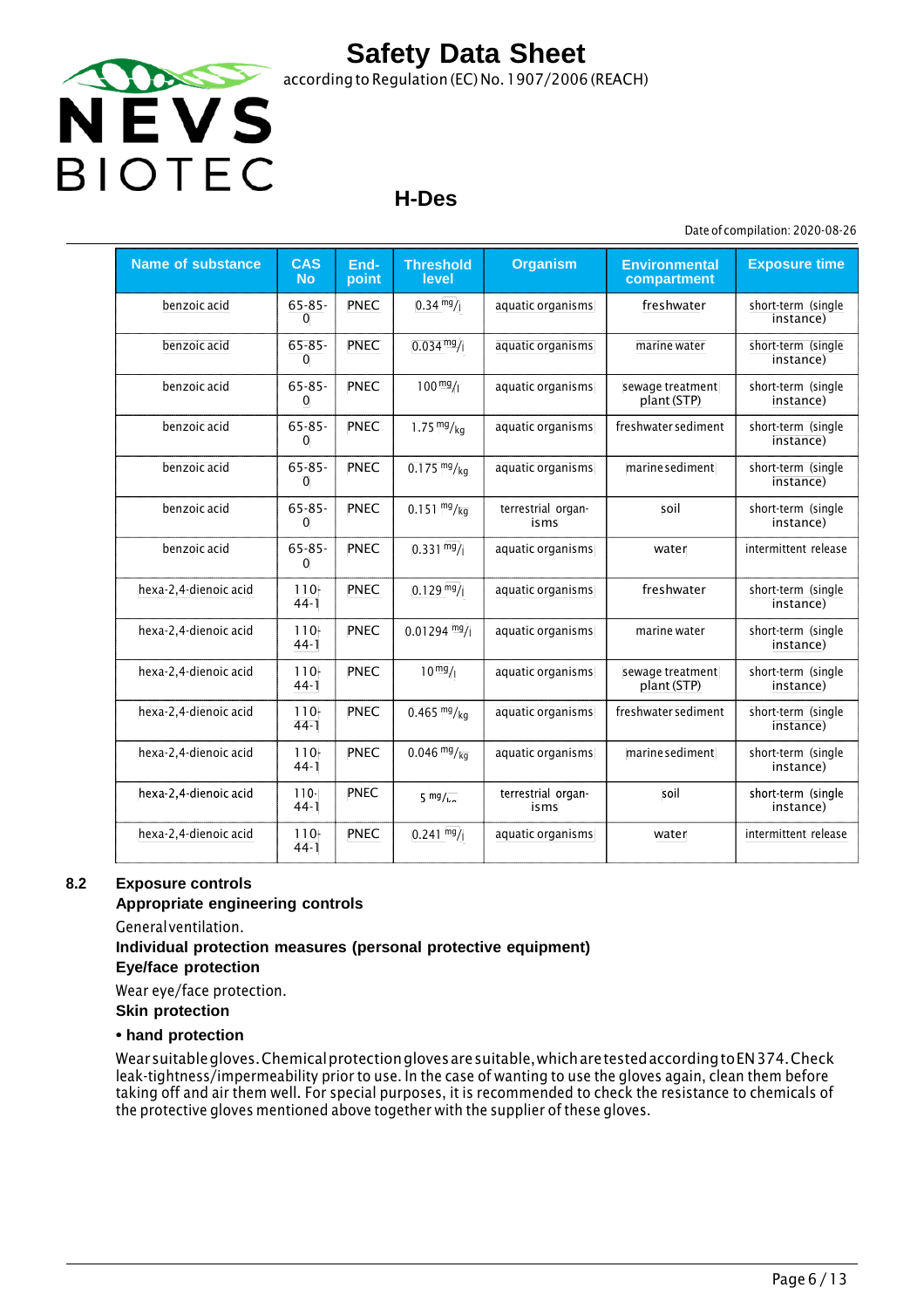

according to Regulation (EC) No.1907/2006 (REACH)

### **H-Des**

Date of compilation: 2020-08-26

### **• other protection measures**

Take recovery periods for skin regeneration. Preventive skin protection (barrier creams/ointments) is recommended. Wash hands thoroughly after handling.

#### **Respiratory protection**

In case of inadequate ventilation wear respiratory protection.

### **Environmental exposure controls**

Use appropriate container to avoid environmental contamination. Keep away from drains, surface and ground water.

### **SECTION 9: Physical and chemical properties**

### **9.1 Information on basic physical and chemical properties Appearance**

| Physical state                          | liquid                                |
|-----------------------------------------|---------------------------------------|
| Colour                                  | clear                                 |
| Odour                                   | characteristic                        |
| Other physical and chemical parameters  |                                       |
| pH (value)                              | $3 - 4.5$                             |
| Melting point/freezing point            | $-33^{\circ}$ C                       |
| Initial boiling point and boiling range | $100^{\circ}$ C                       |
| Flash point                             | not determined                        |
| Evaporation rate                        | not determined                        |
| Flammability (solid, gas)               | not relevant (fluid)                  |
| <b>Explosive limits</b>                 | not determined                        |
| Vapour pressure                         | 32 hPa at 25 $^{\circ}$ C             |
| Density                                 | 1.009 - 1.071 $\frac{9}{cm}$ at 20 °C |
| Solubility(ies)                         |                                       |
| Water solubility                        | miscible in any proportion            |
| Partition coefficient                   |                                       |
| n-octanol/water (log KOW)               | this information is not available     |
| Auto-ignition temperature               | not determined                        |
| Viscosity                               | not determined                        |
| <b>Explosive properties</b>             | none                                  |
| Oxidising properties                    | none                                  |
|                                         |                                       |

### **9.2 Other information**

Nofurther informationavailable.

### **SECTION 10: Stability and reactivity**

### **10.1 Reactivity**

Concerning incompatibility: see below "Conditions to avoid" and "Incompatible materials".

### **10.2 Chemical stability**

See below "Conditions to avoid".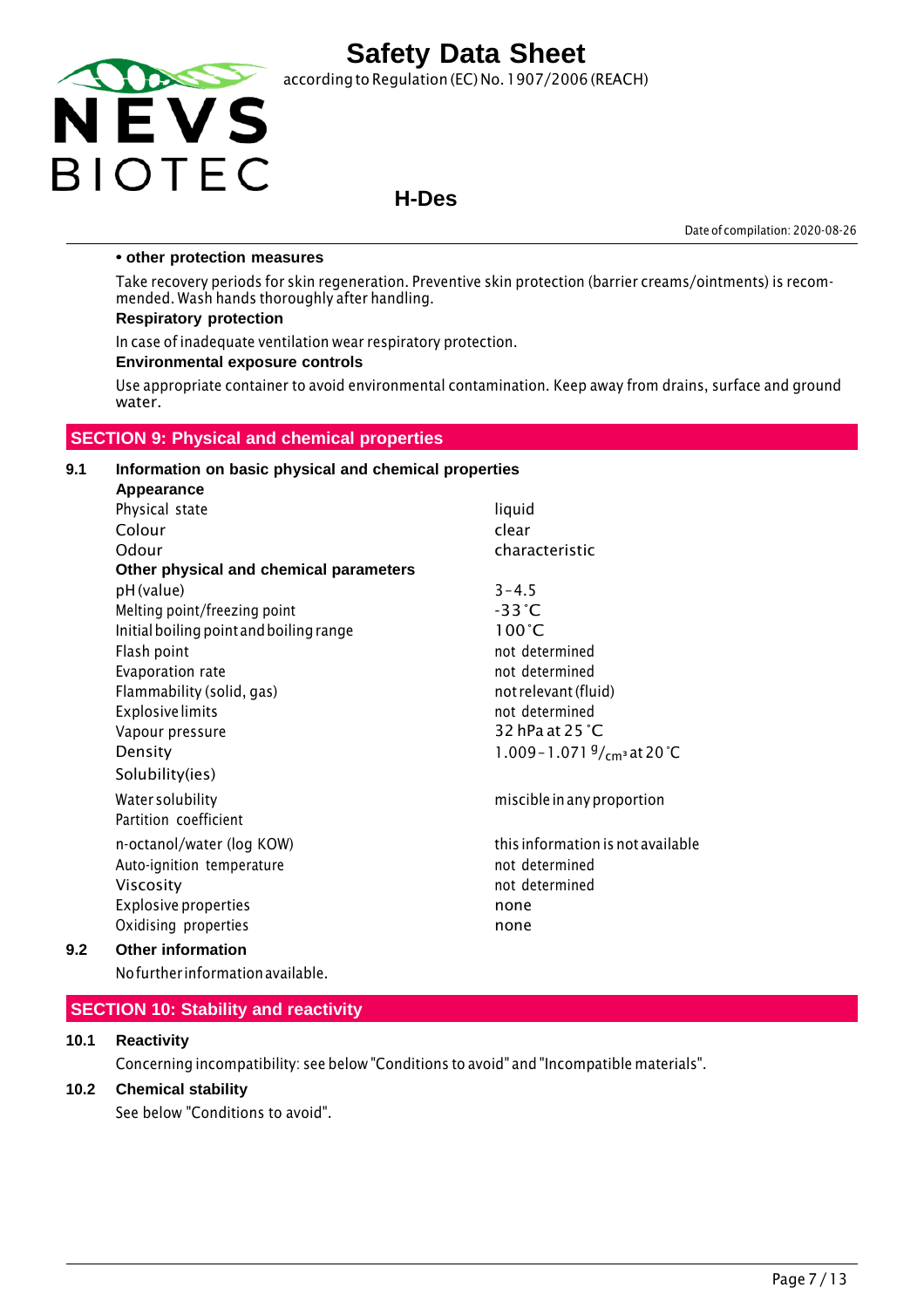

according to Regulation (EC) No. 1907/2006 (REACH)

### **H-Des**

Date of compilation: 2020-08-26

- **10.3 Possibility of hazardous reactions** No known hazardous reactions.
- **10.4 Conditions to avoid** Keep away from heat. - UV-radiation/sunlight.
- **10.5 Incompatible materials** bases

### **10.6 Hazardous decomposition products**

Reasonably anticipated hazardous decomposition products produced as a result of use, storage, spill and heating are not known. Hazardous combustion products: see section 5.

### **SECTION 11: Toxicological information**

### **11.1 Information on toxicological effects**

Test data are not available for the complete mixture.

### **Classification procedure**

The method for classification ofthe mixture is based on ingredients of the mixture (additivity formula).

### **Classification according to GHS (1272/2008/EC, CLP)**

This mixture does not meet the criteria for classification in accordance with Regulation No 1272/2008/EC. **Acute toxicity**

Shallnotbeclassifiedasacutelytoxic.

### **• Acute toxicity of components of the mixture**

| Name of substance | <b>CAS No</b> | <b>Exposure route</b> | <b>ATE</b>                            |
|-------------------|---------------|-----------------------|---------------------------------------|
| hydrogen peroxide | 7722-84-1     | oral                  | 1,026 $mg/kq$                         |
| hydrogen peroxide | 7722-84-1     | inhalation: vapour    | $11^{mg}/(4h)$                        |
| peracetic acid    | $79-21-0$     | oral                  | 1,780 $mg/kq$                         |
| peracetic acid    | $79-21-0$     | dermal                | $1,147 \frac{mg}{kg}$                 |
| peracetic acid    | $79 - 21 - 0$ | inhalation: vapour    | $0.5 \frac{mg}{l}$ / <sub>1</sub> /4h |
| peracetic acid    | $79-21-0$     | inhalation: dust/mist | $0.204$ mg/ $1/4h$                    |

### **Skin corrosion/irritation**

Shall not be classified as corrosive/irritant to skin.

### **Serious eye damage/eye irritation**

Shallnotbeclassifiedasseriouslydamagingtotheeyeoreyeirritant.

**Respiratory or skin sensitisation**

Shallnotbeclassifiedasarespiratoryorskinsensitiser.

### **Summary of evaluation of the CMR properties**

Shall not be classified as germ cell mutagenic, carcinogenic nor as a reproductive toxicant.

### **Specific target organ toxicity (STOT)**

Shall not be classified as a specific target organ toxicant.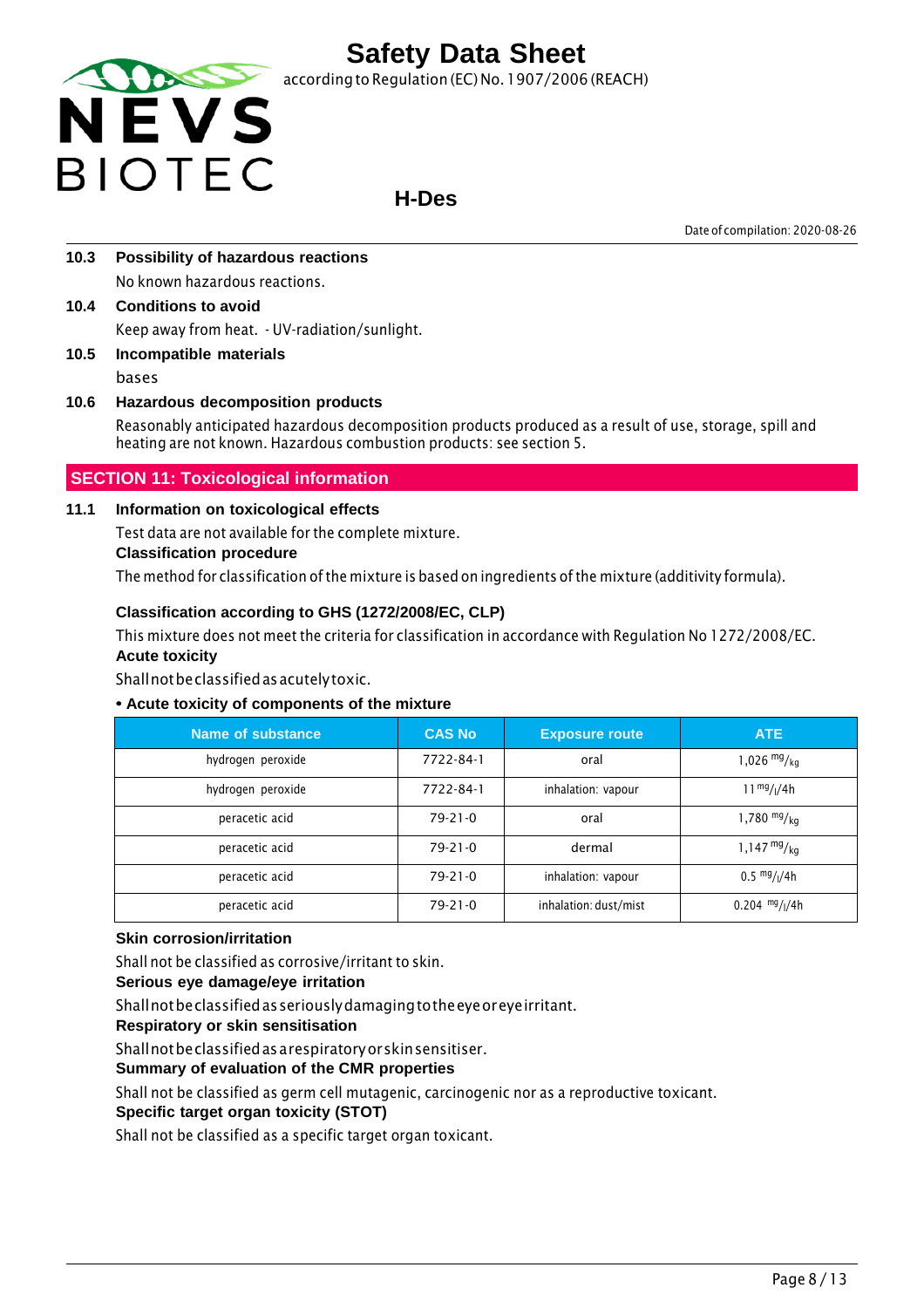

### **H-Des**

Date of compilation: 2020-08-26

### **Aspiration hazard**

Shall not be classified as presenting an aspiration hazard.

### **SECTION 12: Ecological information**

### **12.1 Toxicity**

Shall not be classified as hazardous to the aquatic environment.

#### **Aquatic toxicity (acute)**

**Aquatic toxicity (acute) of components of the mixture**

| <b>Name of substance</b> | <b>CAS No</b> | <b>Endpoint</b> | <b>Value</b>         | <b>Species</b>             | <b>Exposure</b><br>time |
|--------------------------|---------------|-----------------|----------------------|----------------------------|-------------------------|
| hydrogen peroxide        | 7722-84-1     | <b>LC50</b>     | $16.4 \frac{mg}{l}$  | fish                       | 96 h                    |
| hydrogen peroxide        | 7722-84-1     | ErC50           | $1.38 \frac{mg}{l}$  | algae                      | 72 h                    |
| peracetic acid           | $79 - 21 - 0$ | <b>LC50</b>     | $11 \frac{mg}{l}$    | fish                       | 96 h                    |
| peracetic acid           | $79 - 21 - 0$ | <b>EC50</b>     | $0.73 \frac{mg}{l}$  | aquatic inverteb-<br>rates | 48h                     |
| peracetic acid           | $79 - 21 - 0$ | ErC50           | $0.16 \frac{mg}{l}$  | algae                      | 72h                     |
| benzoic acid             | $65 - 85 - 0$ | <b>LC50</b>     | 44.6 $mg/1$          | fish                       | 96 h                    |
| benzoic acid             | $65 - 85 - 0$ | ErC50           | $>33.1 \frac{mg}{l}$ | algae                      | 72h                     |
| hexa-2,4-dienoic acid    | $110-44-1$    | <b>LC50</b>     | $75 \frac{mg}{l}$    | fish                       | 96h                     |
| hexa-2,4-dienoic acid    | $110-44-1$    | <b>EC50</b>     | $70 \frac{mg}{l}$    | aquatic inverteb-<br>rates | 48h                     |
| hexa-2,4-dienoic acid    | $110-44-1$    | ErC50           | 77 <sup>mg</sup> /1  | algae                      | 72h                     |

### **Aquatic toxicity (chronic) Aquatic toxicity (chronic) of components of the mixture**

| Name of substance     | <b>CAS No</b>  | <b>Endpoint</b> | <b>Value</b>        | <b>Species</b>             | <b>Exposure</b><br>time |
|-----------------------|----------------|-----------------|---------------------|----------------------------|-------------------------|
| hydrogen peroxide     | 7722-84-1      | EC50            | $466 \frac{mg}{l}$  | microorganisms             | 30 min                  |
| peracetic acid        | $79 - 21 - 0$  | EC50            | $38.6 \frac{mg}{l}$ | microorganisms             | 3h                      |
| benzoic acid          | $65 - 85 - 0$  | <b>EC50</b>     | $>120$ mg/          | fish                       | 28d                     |
| hexa-2,4-dienoic acid | $110 - 44 - 1$ | <b>LC50</b>     | $>50 \frac{mg}{l}$  | aquatic inverteb-<br>rates | 21d                     |
| hexa-2,4-dienoic acid | $110 - 44 - 1$ | <b>EC50</b>     | $>50 \frac{mg}{l}$  | aquatic inverteb-<br>rates | 21d                     |

### **Biodegradation**

The relevant substances of the mixture are readily biodegradable.

### **12.2 Persistence and degradability**

Data are not available.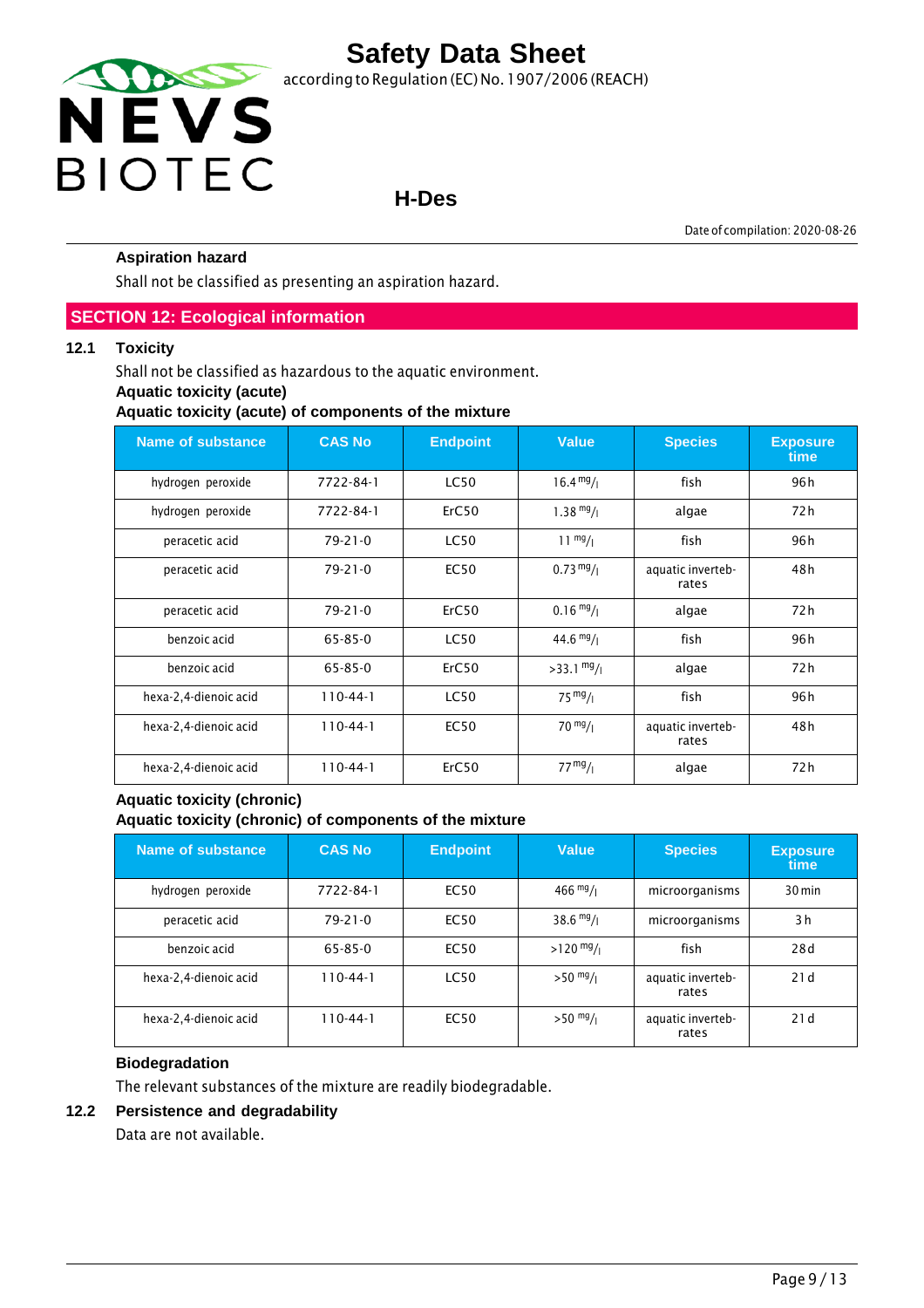

according to Regulation (EC) No.1907/2006 (REACH)

### **H-Des**

Date of compilation: 2020-08-26

#### **Degradability of components of the mixture**

| Name of substance     | <b>CAS No</b> | <b>Process</b>                 | <b>Degradation rate</b> | <b>Time</b> |
|-----------------------|---------------|--------------------------------|-------------------------|-------------|
| peracetic acid        | $79 - 21 - 0$ | DOC removal                    | 98%                     | 28d         |
| benzoic acid          | $65 - 85 - 0$ | carbon dioxide gener-<br>ation | 89.5%                   | 35d         |
| hexa-2,4-dienoic acid | 110-44-1      | oxygen depletion               | 74.9%                   | 28d         |

### **12.3 Bioaccumulative potential**

#### Data are not available.

### **Bioaccumulative potential of components of the mixture**

| Name of substance     | <b>CAS No</b> | <b>BCF</b> | <b>Log KOW</b>            | <b>BOD5/COD</b> |
|-----------------------|---------------|------------|---------------------------|-----------------|
| peracetic acid        | $79 - 21 - 0$ |            | $-1.2 - 1.3(25^{\circ}C)$ |                 |
| benzoic acid          | 65-85-0       |            | 1.88                      |                 |
| hexa-2,4-dienoic acid | 110-44-1      |            | 1.33(25 <sup>o</sup> C)   |                 |

### **12.4 Mobility in soil**

Data are not available.

### **12.5 Results of PBT and vPvB assessment**

This mixture does not contain any substances that are assessed to be a PBT or a vPvB.

### **12.6 Other adverse effects**

Data are not available.

### **SECTION 13: Disposal considerations**

### **13.1 Waste treatment methods**

#### **Sewage disposal-relevant information**

Do not empty into drains. Avoid release to the environment. Refer to special instructions/safety data sheets. **Waste treatment of containers/packagings**

Completelyemptiedpackages canberecycled.Handlecontaminatedpackages inthesameway asthesubstance itself.

### **Remarks**

Please consider the relevant national or regional provisions. Waste shall be separated into the categories that can be handled separately by the local or national waste management facilities.

### **SECTION 14: Transport information**

- **14.2** UN proper shipping name not relevant
- **14.3** Transport hazard class(es) Class -
- **14.4** Packing group **not relevant** not relevant
- 

**14.1** UN number (not subjectto transport regulations)

**14.5** Environmental hazards none is none (non-environmentally hazardous acc. to the dangerous acc. to the dangerous goodsregulations)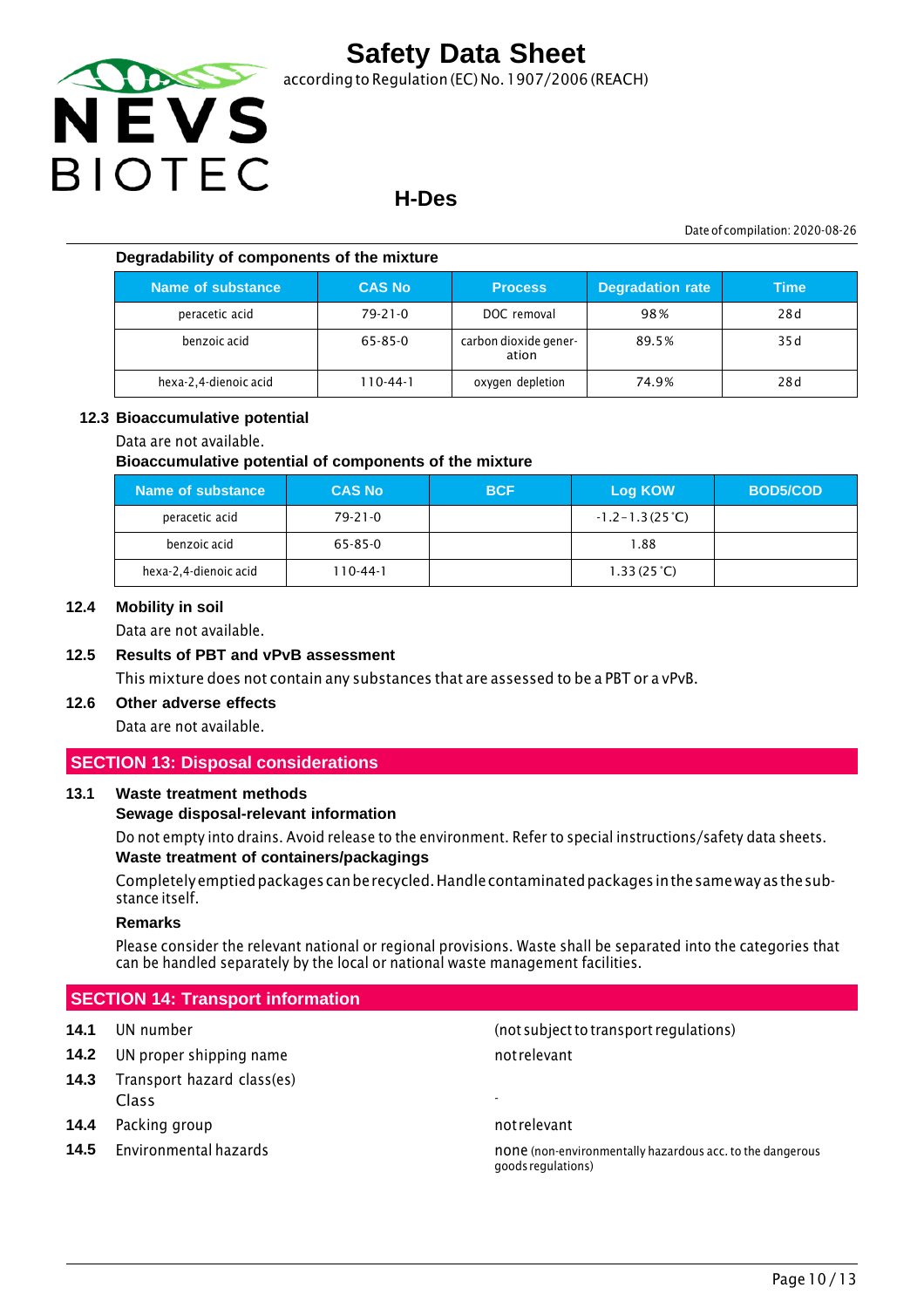

### **H-Des**

Date of compilation: 2020-08-26

- **14.6** Special precautions for user There is no additional information.
- **14.7** Transport in bulk according to Annex II of MARPOL and the IBC Code Thecargoisnotintendedtobecarriedinbulk.

### **SECTION 15: Regulatory information**

**15.1 Safety, health and environmental regulations/legislation specific for the substance or mixture Relevant provisions of the European Union (EU)**

### **• Seveso Directive**

| - No | Dangerous substance/hazard categories | Qualifying quantity (tonnes) for the applica-<br>tion of lower and upper-tier requirements | <b>Notes</b> |
|------|---------------------------------------|--------------------------------------------------------------------------------------------|--------------|
|      | not assigned                          |                                                                                            |              |

### **15.2 Chemical Safety Assessment**

Chemical safety assessments for substances in this mixture were not carried out.

### **SECTION 16: Other information**

### **Abbreviations and acronyms**

| Abbr.                  | <b>Descriptions of used abbreviations</b>                                                                                                                                         |
|------------------------|-----------------------------------------------------------------------------------------------------------------------------------------------------------------------------------|
| Acute Tox.             | Acute toxicity                                                                                                                                                                    |
| <b>Aquatic Acute</b>   | Hazardous to the aquatic environment - acute hazard                                                                                                                               |
| <b>Aquatic Chronic</b> | Hazardous to the aquatic environment - chronic hazard                                                                                                                             |
| <b>ATE</b>             | <b>Acute Toxicity Estimate</b>                                                                                                                                                    |
| <b>BCF</b>             | Bioconcentration factor                                                                                                                                                           |
| <b>BOD</b>             | Biochemical Oxygen Demand                                                                                                                                                         |
| CAS                    | Chemical Abstracts Service (service that maintains the most comprehensive list of chemical substances)                                                                            |
| <b>CLP</b>             | Regulation (EC) No 1272/2008 on classification, labelling and packaging of substances and mixtures                                                                                |
| <b>CMR</b>             | Carcinogenic, Mutagenic or toxic for Reproduction                                                                                                                                 |
| COD                    | Chemical oxygen demand                                                                                                                                                            |
| <b>DMFI</b>            | Derived Minimal Effect Level                                                                                                                                                      |
| <b>DNEL</b>            | Derived No-Effect Level                                                                                                                                                           |
| EC No                  | The EC Inventory (EINECS, ELINCS and the NLP-list) is the source for the seven-digit EC number, an identifier of substances commercially available within the EU (European Union) |
| EH40/2005              | EH40/2005 Workplace exposure limits (http://www.nationalarchives.gov.uk/doc/open-government-licence/)                                                                             |
| <b>EINECS</b>          | European Inventory of Existing Commercial Chemical Substances                                                                                                                     |
| <b>ELINCS</b>          | European List of Notified Chemical Substances                                                                                                                                     |
| Eye Dam.               | Seriously damaging to the eye                                                                                                                                                     |
| Eye Irrit.             | Irritant to the eye                                                                                                                                                               |
| Flam. Liq.             | Flammable liquid                                                                                                                                                                  |
| <b>GHS</b>             | "Globally Harmonized System of Classification and Labelling of Chemicals" developed by the United Nations                                                                         |
| logKOW                 | n-Octanol/water                                                                                                                                                                   |
| <b>MARPOL</b>          | International Convention for the Prevention of Pollution from Ships (abbr. of "Marine Pollutant")                                                                                 |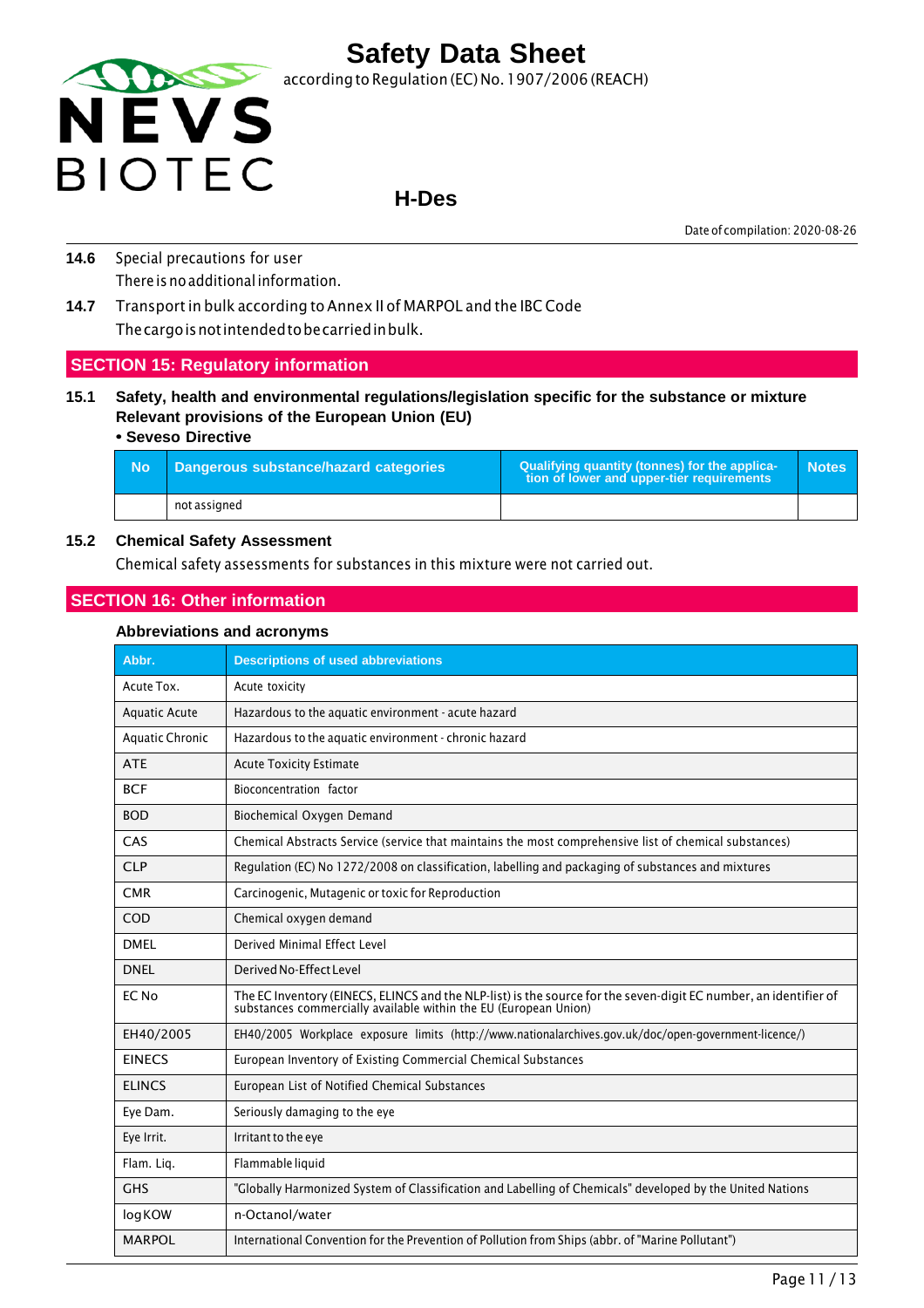

## **H-Des**

Date of compilation: 2020-08-26

| Abbr.          | <b>Descriptions of used abbreviations</b>                            |
|----------------|----------------------------------------------------------------------|
| <b>NLP</b>     | No-Longer Polymer                                                    |
| Org. Perox.    | Organic peroxide                                                     |
| Ox. Lig.       | Oxidising liquid                                                     |
| <b>PBT</b>     | Persistent, Bioaccumulative and Toxic                                |
| <b>PNEC</b>    | Predicted No-Effect Concentration                                    |
| ppm            | Parts per million                                                    |
| <b>REACH</b>   | Registration, Evaluation, Authorisation and Restriction of Chemicals |
| Skin Corr.     | Corrosive to skin                                                    |
| Skin Irrit.    | Irritanttoskin                                                       |
| <b>STEL</b>    | Short-term exposure limit                                            |
| <b>STOTRE</b>  | Specific target organ toxicity - repeated exposure                   |
| <b>STOT SE</b> | Specific target organ toxicity - single exposure                     |
| <b>TWA</b>     | Time-weighted average                                                |
| vPvB           | Very Persistent and very Bioaccumulative                             |
| <b>WEL</b>     | Workplace exposure limit                                             |

### **Key literature references and sources for data**

- Regulation (EC) No. 1907/2006 (REACH), amended by 2015/830/EU
- Regulation (EC) No. 1272/2008 (CLP, EU GHS)
- Regulation (EU) No 528/2012 (BPR)

### **Classification procedure**

Physical and chemical properties, Health hazards/environmental hazards: The method for classification of the mixture is based on ingredients ofthe mixture (additivity formula).

### **List of relevant phrases (code and full text as stated in chapter 2 and 3)**

| Code             | <b>Text</b>                                                     |
|------------------|-----------------------------------------------------------------|
| H <sub>226</sub> | Flammable liquid and vapour.                                    |
| H <sub>242</sub> | Heating may cause a fire.                                       |
| H <sub>271</sub> | May cause fire or explosion; strong oxidiser.                   |
| H302             | Harmful if swallowed.                                           |
| H312             | Harmful in contact with skin.                                   |
| H314             | Causes severe skin burns and eye damage.                        |
| H315             | Causes skin irritation.                                         |
| H318             | Causes serious eye damage.                                      |
| H319             | Causes serious eye irritation.                                  |
| H330             | Fatal if inhaled.                                               |
| H332             | Harmfulifinhaled.                                               |
| H335             | May cause respiratory irritation.                               |
| H372             | Causes damage to organs through prolonged or repeated exposure. |